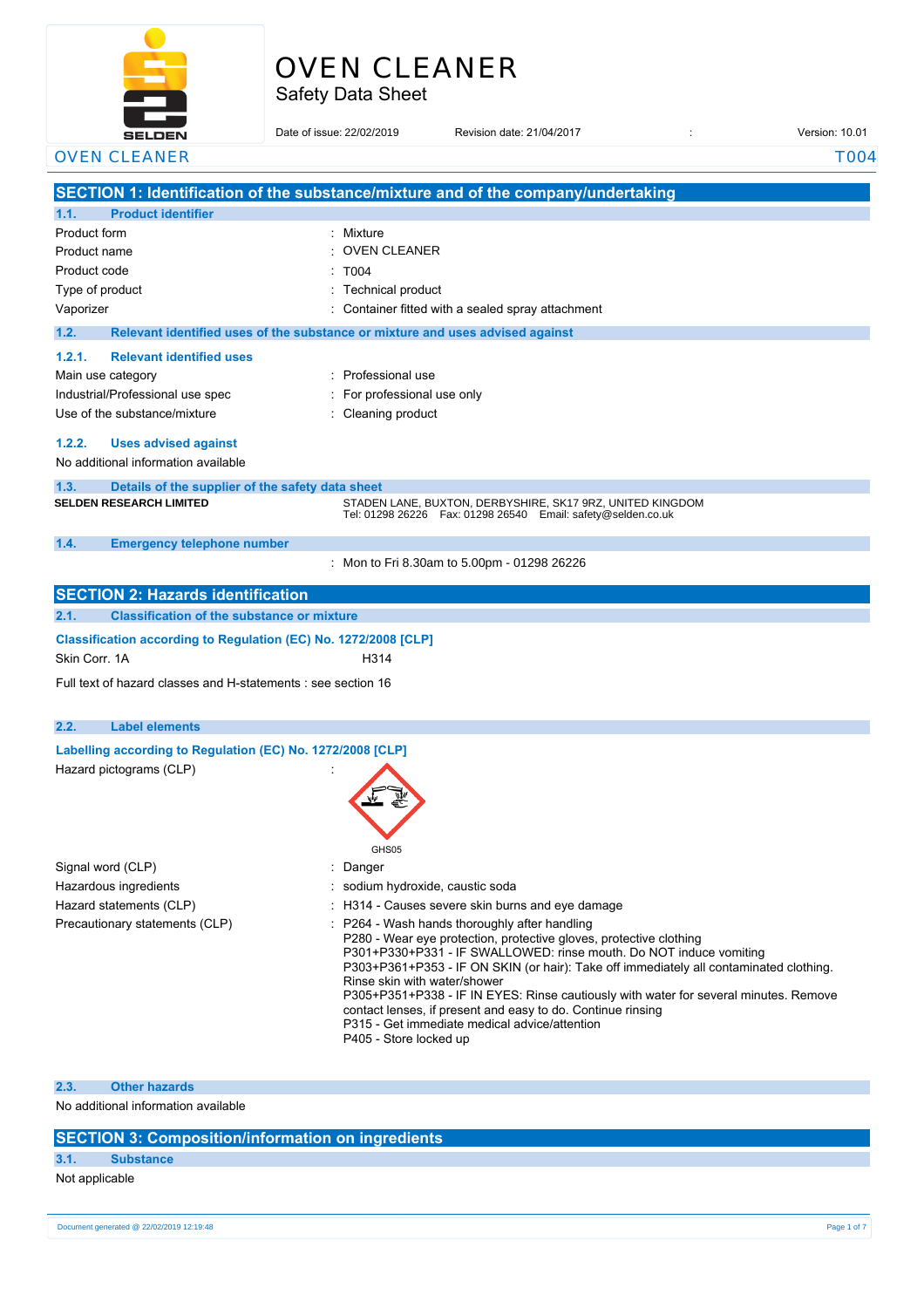# OVEN CLEANER TOO AND TOO AND TOO AND TOO AND TOO AND TOO AND TOO AND TOO AND TOO AND TOO AND TOO AND TOO AND TOO AND TOO AND TOO AND TOO AND TOO AND TOO AND TOO AND TOO AND TOO AND TOO AND TOO AND TOO AND TOO AND TOO AND T

# Safety Data Sheet

| 3.2.<br><b>Mixture</b>         |                                                                                                          |               |                                                            |                                                                                     |
|--------------------------------|----------------------------------------------------------------------------------------------------------|---------------|------------------------------------------------------------|-------------------------------------------------------------------------------------|
|                                |                                                                                                          |               |                                                            |                                                                                     |
| <b>Name</b>                    | <b>Product identifier</b>                                                                                | $\frac{0}{2}$ | <b>Classification according to</b><br>Directive 67/548/EEC | <b>Classification according to</b><br><b>Regulation (EC) No.</b><br>1272/2008 [CLP] |
| sodium hydroxide, caustic soda | (CAS No) 1310-73-2<br>(EC no) 215-185-5<br>(EC index no) 011-002-00-6<br>(REACH-no) 01-<br>2119457892-27 | $5 - 15$      | C: R35                                                     | Skin Corr. 1A, H314                                                                 |

Full text of R- and H-statements: see section 16

| <b>SECTION 4: First aid measures</b>                                        |                                                                                                                                     |
|-----------------------------------------------------------------------------|-------------------------------------------------------------------------------------------------------------------------------------|
| <b>Description of first aid measures</b><br>4.1.                            |                                                                                                                                     |
| First-aid measures general                                                  | : Get medical advice/attention if you feel unwell.                                                                                  |
| First-aid measures after inhalation                                         | Remove person to fresh air and keep comfortable for breathing.                                                                      |
| First-aid measures after skin contact                                       | Wash with plenty of soap and water. Take off immediately all contaminated clothing and wash it<br>before reuse.                     |
| First-aid measures after eye contact                                        | Immediately rinse with water for a prolonged period while holding the eyelids wide open. Get<br>immediate medical advice/attention. |
| First-aid measures after ingestion                                          | Do NOT induce vomiting. Rinse mouth. Drink plenty of water. Get medical advice/attention.                                           |
| 4.2.<br>Most important symptoms and effects, both acute and delayed         |                                                                                                                                     |
| Symptoms/injuries after inhalation                                          | : May cause respiratory irritation.                                                                                                 |
| Symptoms/injuries after skin contact                                        | Burns.                                                                                                                              |
| Symptoms/injuries after eye contact                                         | Causes serious eye damage.                                                                                                          |
| Symptoms/injuries after ingestion                                           | Burns.                                                                                                                              |
| 4.3.                                                                        | Indication of any immediate medical attention and special treatment needed                                                          |
| Treat symptomatically.                                                      |                                                                                                                                     |
| <b>SECTION 5: Firefighting measures</b>                                     |                                                                                                                                     |
| 5.1.<br><b>Extinguishing media</b>                                          |                                                                                                                                     |
| Suitable extinguishing media                                                | : Carbon dioxide. Dry powder. Foam.                                                                                                 |
| 5.2.<br>Special hazards arising from the substance or mixture               |                                                                                                                                     |
| Hazardous decomposition products in case of<br>fire                         | : Corrosive vapours.                                                                                                                |
| 5.3.<br><b>Advice for firefighters</b>                                      |                                                                                                                                     |
| No additional information available                                         |                                                                                                                                     |
| <b>SECTION 6: Accidental release measures</b>                               |                                                                                                                                     |
| Personal precautions, protective equipment and emergency procedures<br>6.1. |                                                                                                                                     |
| 6.1.1.<br>For non-emergency personnel                                       |                                                                                                                                     |
| Emergency procedures                                                        | : Evacuate unnecessary personnel.                                                                                                   |
| 6.1.2.<br>For emergency responders                                          |                                                                                                                                     |
| Protective equipment                                                        | : Use personal protective equipment as required.                                                                                    |
| 6.2.<br><b>Environmental precautions</b>                                    |                                                                                                                                     |
| Avoid release to the environment.                                           |                                                                                                                                     |
| 6.3.<br>Methods and material for containment and cleaning up                |                                                                                                                                     |
| For containment                                                             | : Collect spillage.                                                                                                                 |
| Methods for cleaning up                                                     | : Soak up spills with inert solids, such as clay or diatomaceous earth as soon as possible.                                         |
| <b>Reference to other sections</b><br>6.4.                                  |                                                                                                                                     |
|                                                                             | For further information refer to section 8: "Exposure controls/personal protection". For further information refer to section 13.   |
| <b>SECTION 7: Handling and storage</b>                                      |                                                                                                                                     |
| <b>Precautions for safe handling</b><br>7.1.                                |                                                                                                                                     |
| Precautions for safe handling                                               | : Avoid contact with skin and eyes.                                                                                                 |
| Hygiene measures                                                            | : Do not eat, drink or smoke when using this product.                                                                               |
| 7.2.<br>Conditions for safe storage, including any incompatibilities        |                                                                                                                                     |
| Technical measures                                                          | : Does not require any specific or particular technical measures.                                                                   |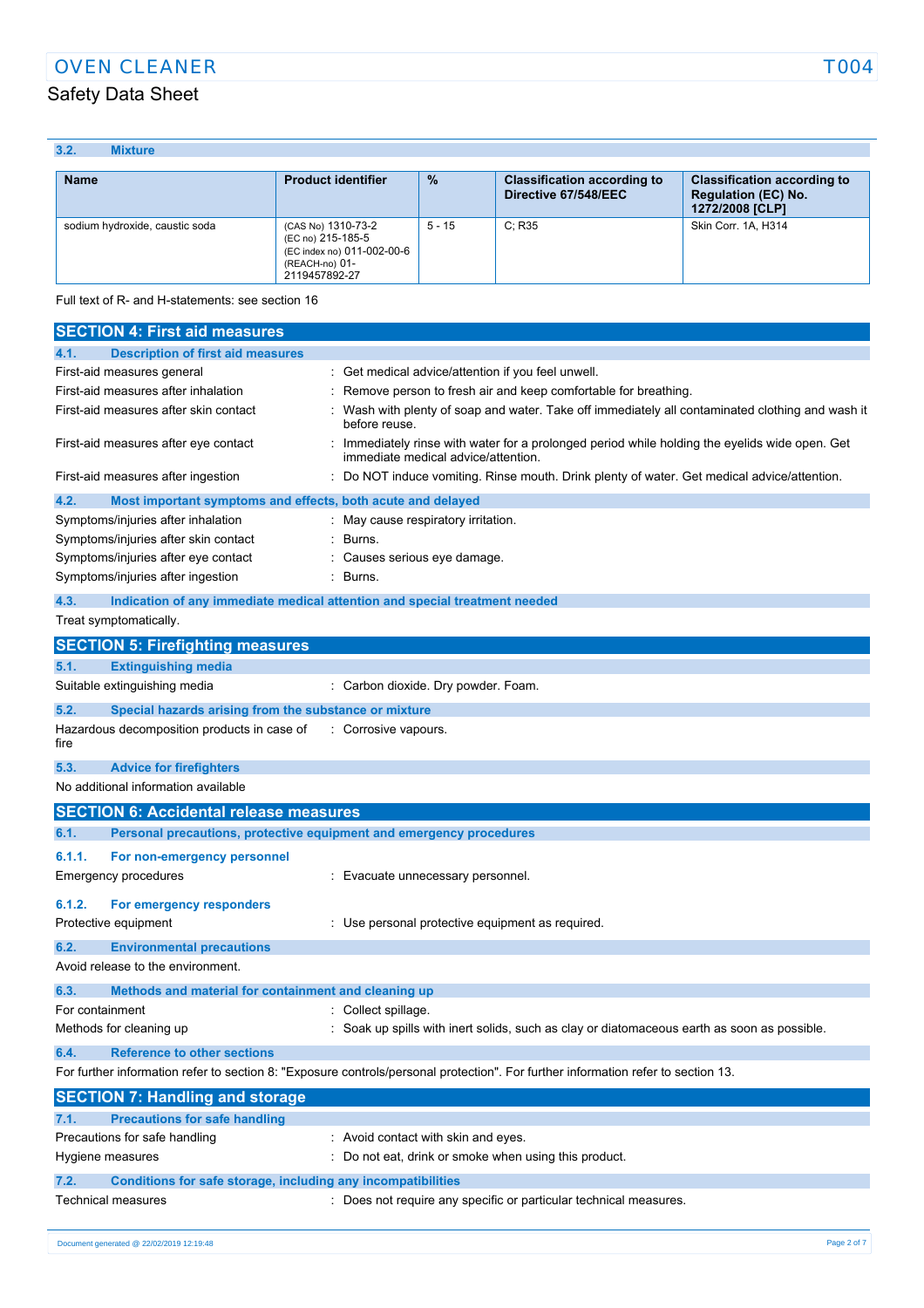| w<br>× | ٠.<br>V. | × |
|--------|----------|---|

| Storage conditions         | Keep container closed when not in use. |
|----------------------------|----------------------------------------|
| Incompatible products      | : Oxidizing agent. Strong acids.       |
| Incompatible materials     | Metals.                                |
| Special rules on packaging | : Keep only in original container.     |
|                            |                                        |

#### **7.3. Specific end use(s)**

No additional information available

### **SECTION 8: Exposure controls/personal protection**

### **8.1. Control parameters**

| sodium hydroxide, caustic soda (1310-73-2) |                                               |                    |
|--------------------------------------------|-----------------------------------------------|--------------------|
| Denmark                                    | Local name                                    | Natriumhydroxid    |
| Denmark                                    | Grænseværdie (langvarig) (mg/m <sup>3</sup> ) | $2 \text{ mg/m}^3$ |
| Denmark                                    | Anmærkninger (DK)                             |                    |
| Ireland                                    | Local name                                    | Sodium hydroxide   |
| Ireland                                    | OEL (15 min ref) (mg/m3)                      | $2 \text{ mg/m}^3$ |
| United Kingdom                             | Local name                                    | Sodium hydroxide   |
| United Kingdom                             | WEL STEL (mg/m <sup>3</sup> )                 | $2 \text{ mg/m}^3$ |

### **8.2. Exposure controls**

- Materials for protective clothing : Safety boots. PICM008
- 
- Eye protection **in the contract of the contract of the contract of the contract of the contract of the contract of the contract of the contract of the contract of the contract of the contract of the contract of the contrac**
- 
- 
- 
- Hand protection **in the contract of the Contract Contract Contract Contract Contract Contract Contract Contract Contract Contract Contract Contract Contract Contract Contract Contract Contract Contract Contract Contract Co** 
	-
- Skin and body protection **interest and set of the set of the set of the set of the set of the set of the set of the set of the set of the set of the set of the set of the set of the set of the set of the set of the set of**
- Respiratory protection **interval conditions** : Not required for normal conditions of use



### **SECTION 9: Physical and chemical properties**

### **9.1. Information on basic physical and chemical properties**

| Physical state                             | Liquid            |
|--------------------------------------------|-------------------|
| Appearance                                 | Mobile liquid.    |
| Colour                                     | Yellow.           |
| Odour                                      | odourless.        |
| Odour threshold                            | No data available |
| рH                                         | 13.5              |
| Relative evaporation rate (butylacetate=1) | No data available |
| Melting point                              | No data available |
| Freezing point                             | No data available |
| Boiling point                              | No data available |
| Flash point                                | No data available |
| Auto-ignition temperature                  | No data available |
| Decomposition temperature                  | No data available |
| Flammability (solid, gas)                  | No data available |
| Vapour pressure                            | No data available |
| Relative vapour density at 20 °C           | No data available |
| Relative density                           | 1.08              |
| Solubility                                 | No data available |
| Log Pow                                    | No data available |
| Viscosity, kinematic                       | No data available |
| Viscosity, dynamic                         | No data available |
| Explosive properties                       | No data available |
| Oxidising properties                       | No data available |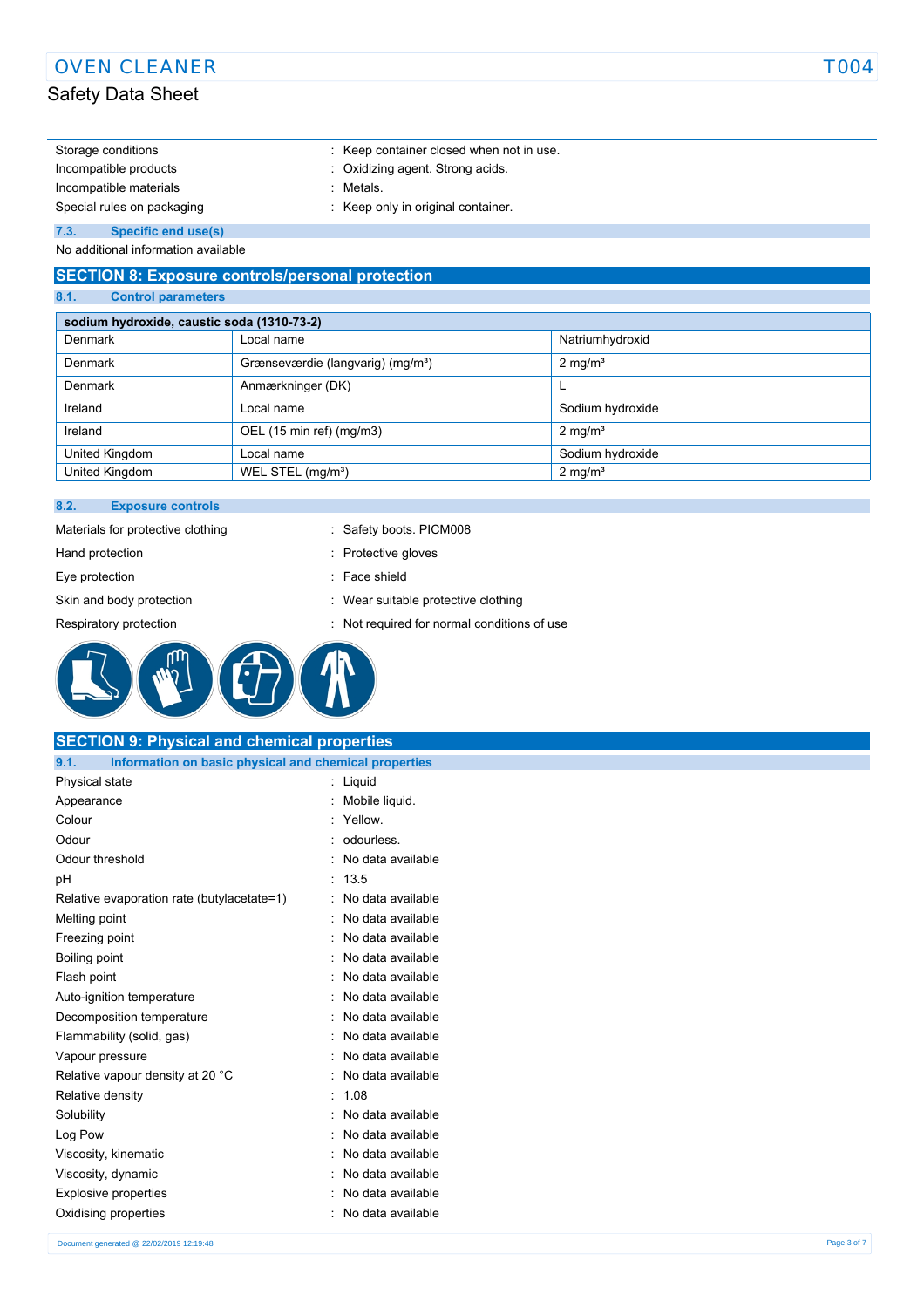| <b>Explosive limits</b> |                                             | : No data available |
|-------------------------|---------------------------------------------|---------------------|
| 9.2.                    | <b>Other information</b>                    |                     |
|                         | No additional information available         |                     |
|                         | <b>SECTION 10: Stability and reactivity</b> |                     |
| 10.1.                   | <b>Reactivity</b>                           |                     |
|                         | No additional information available         |                     |
| 10.2.                   | <b>Chemical stability</b>                   |                     |
|                         | Stable under normal conditions.             |                     |
| 10.3.                   | <b>Possibility of hazardous reactions</b>   |                     |
|                         | No additional information available         |                     |
| 10.4.                   | <b>Conditions to avoid</b>                  |                     |
|                         | No additional information available         |                     |
| 10.5.                   | <b>Incompatible materials</b>               |                     |
| metals.                 |                                             |                     |
| 10.6.                   | <b>Hazardous decomposition products</b>     |                     |
|                         | No additional information available         |                     |

| <b>SECTION 11: Toxicological information</b>          |                                                        |  |
|-------------------------------------------------------|--------------------------------------------------------|--|
| Information on toxicological effects<br>11.1.         |                                                        |  |
| Acute toxicity                                        | : Not classified                                       |  |
| Skin corrosion/irritation                             | : Causes severe skin burns and eye damage.<br>pH: 13.5 |  |
| Serious eye damage/irritation                         | Serious eye damage, category 1, implicit<br>pH: 13.5   |  |
| Respiratory or skin sensitisation                     | : Not classified                                       |  |
| Germ cell mutagenicity                                | : Not classified                                       |  |
| Carcinogenicity                                       | : Not classified                                       |  |
| Reproductive toxicity                                 | : Not classified                                       |  |
| Specific target organ toxicity (single exposure)      | : Not classified                                       |  |
| Specific target organ toxicity (repeated<br>exposure) | : Not classified                                       |  |
| Aspiration hazard                                     | Not classified<br>۰.                                   |  |
| <b>OVEN CLEANER</b>                                   |                                                        |  |
| Vaporizer                                             | Container fitted with a sealed spray attachment        |  |

| <b>SECTION 12: Ecological information</b> |  |  |
|-------------------------------------------|--|--|
|                                           |  |  |
|                                           |  |  |
| $>$ 35 mg/l                               |  |  |
| $>$ 33 mg/l                               |  |  |
| $IC50$ algea $(72 h)$ mg/l                |  |  |
|                                           |  |  |

### **12.2. Persistence and degradability**

No additional information available

| 12.3.                                      | <b>Bioaccumulative potential</b>                        |         |
|--------------------------------------------|---------------------------------------------------------|---------|
| sodium hydroxide, caustic soda (1310-73-2) |                                                         |         |
| Log Pow                                    |                                                         | $-3.88$ |
| 12.4.                                      | <b>Mobility in soil</b>                                 |         |
|                                            | No additional information available                     |         |
| 12.5.                                      | <b>Results of PBT and vPvB assessment</b>               |         |
| No additional information available        |                                                         |         |
| 12.6.                                      | Other adverse effects                                   |         |
| No additional information available        |                                                         |         |
|                                            | Page 4 of 7<br>Document generated @ 22/02/2019 12:19:48 |         |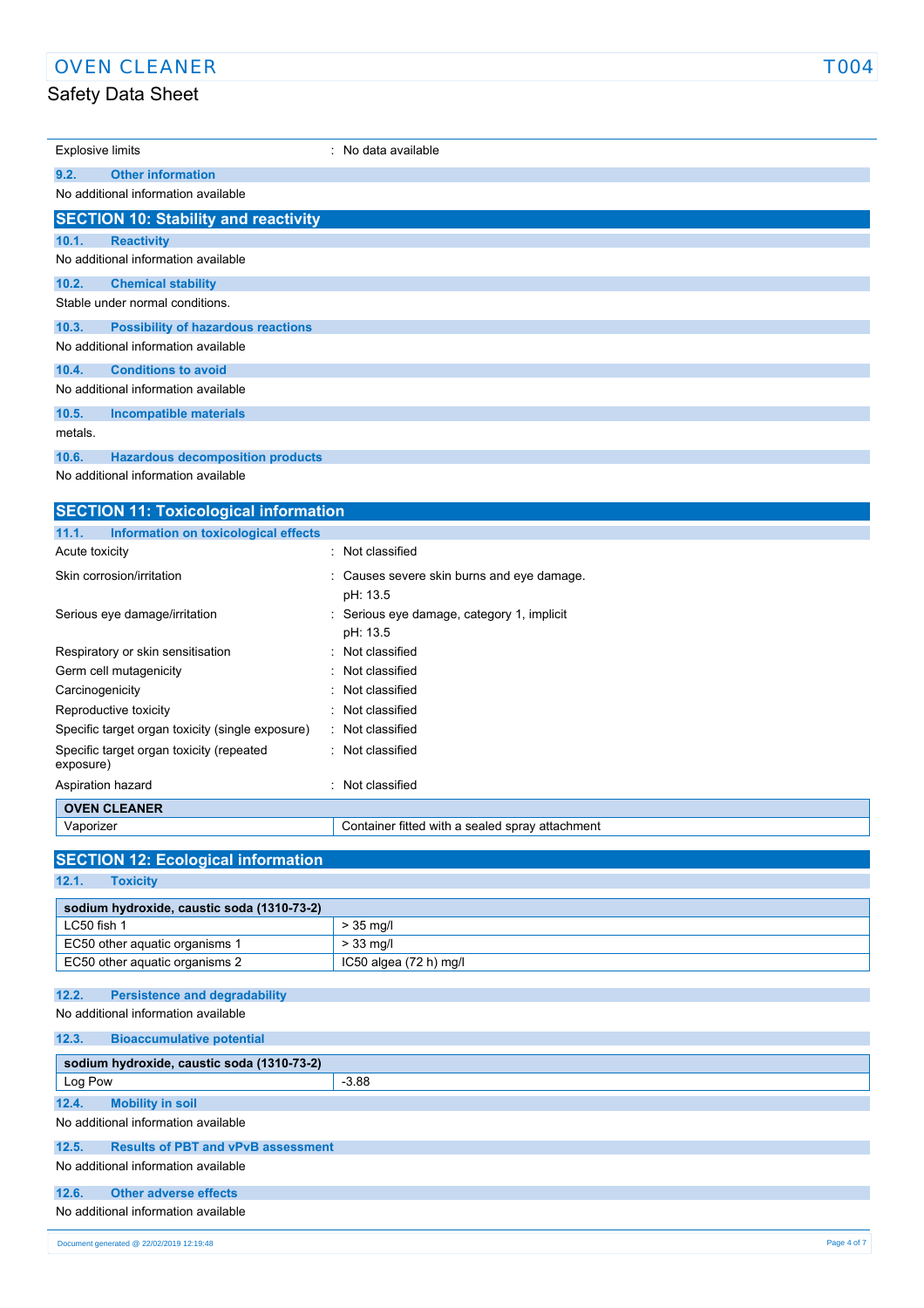| <b>SECTION 13: Disposal considerations</b>       |                                                 |  |
|--------------------------------------------------|-------------------------------------------------|--|
| 13.1.<br><b>Waste treatment methods</b>          |                                                 |  |
| No additional information available              |                                                 |  |
| <b>SECTION 14: Transport information</b>         |                                                 |  |
| In accordance with ADR / RID / IMDG / IATA / ADN |                                                 |  |
|                                                  |                                                 |  |
| 14.1.<br><b>UN number</b>                        |                                                 |  |
| UN-No. (ADR)                                     | : 1824                                          |  |
| UN-No. (IMDG)                                    | 1824<br>$\bullet$                               |  |
| UN-No. (IATA)                                    | : 1824                                          |  |
| 14.2.<br><b>UN proper shipping name</b>          |                                                 |  |
| Proper Shipping Name (ADR)                       | : SODIUM HYDROXIDE SOLUTION                     |  |
| Proper Shipping Name (IMDG)                      | SODIUM HYDROXIDE SOLUTION                       |  |
| Proper Shipping Name (IATA)                      | SODIUM HYDROXIDE SOLUTION                       |  |
| Transport document description (ADR)             | : UN 1824 SODIUM HYDROXIDE SOLUTION, 8, II, (E) |  |
| Transport document description (IMDG)            | : UN 1824 SODIUM HYDROXIDE SOLUTION, 8, II      |  |
| 14.3.<br><b>Transport hazard class(es)</b>       |                                                 |  |
| <b>ADR</b>                                       |                                                 |  |
| Transport hazard class(es) (ADR)                 | : 8                                             |  |
| Danger labels (ADR)                              | $\therefore$ 8                                  |  |
|                                                  |                                                 |  |
|                                                  | t                                               |  |
|                                                  |                                                 |  |
|                                                  | x                                               |  |
|                                                  |                                                 |  |
|                                                  |                                                 |  |
| <b>IMDG</b>                                      |                                                 |  |
|                                                  |                                                 |  |
| Transport hazard class(es) (IMDG)                | : 8                                             |  |
| Danger labels (IMDG)                             | $\therefore$ 8                                  |  |
|                                                  |                                                 |  |
|                                                  | t                                               |  |
|                                                  | ×                                               |  |
|                                                  |                                                 |  |
|                                                  |                                                 |  |
|                                                  |                                                 |  |
| <b>IATA</b>                                      |                                                 |  |
| Transport hazard class(es) (IATA)                | $\therefore$ 8                                  |  |
| Hazard labels (IATA)                             | $\therefore$ 8                                  |  |
|                                                  |                                                 |  |
|                                                  | $\ddot{\cdot}$                                  |  |
|                                                  | x                                               |  |
|                                                  |                                                 |  |
|                                                  |                                                 |  |
|                                                  |                                                 |  |
|                                                  |                                                 |  |
| <b>Packing group</b><br>14.4.                    |                                                 |  |

| Packing group (ADR)                   | : II                                     |
|---------------------------------------|------------------------------------------|
| Packing group (IMDG)                  | : II                                     |
| Packing group (IATA)                  | $\pm$ H.                                 |
| 14.5.<br><b>Environmental hazards</b> |                                          |
| Dangerous for the environment         | : No                                     |
| Marine pollutant                      | $\therefore$ No                          |
| Other information                     | : No supplementary information available |
|                                       |                                          |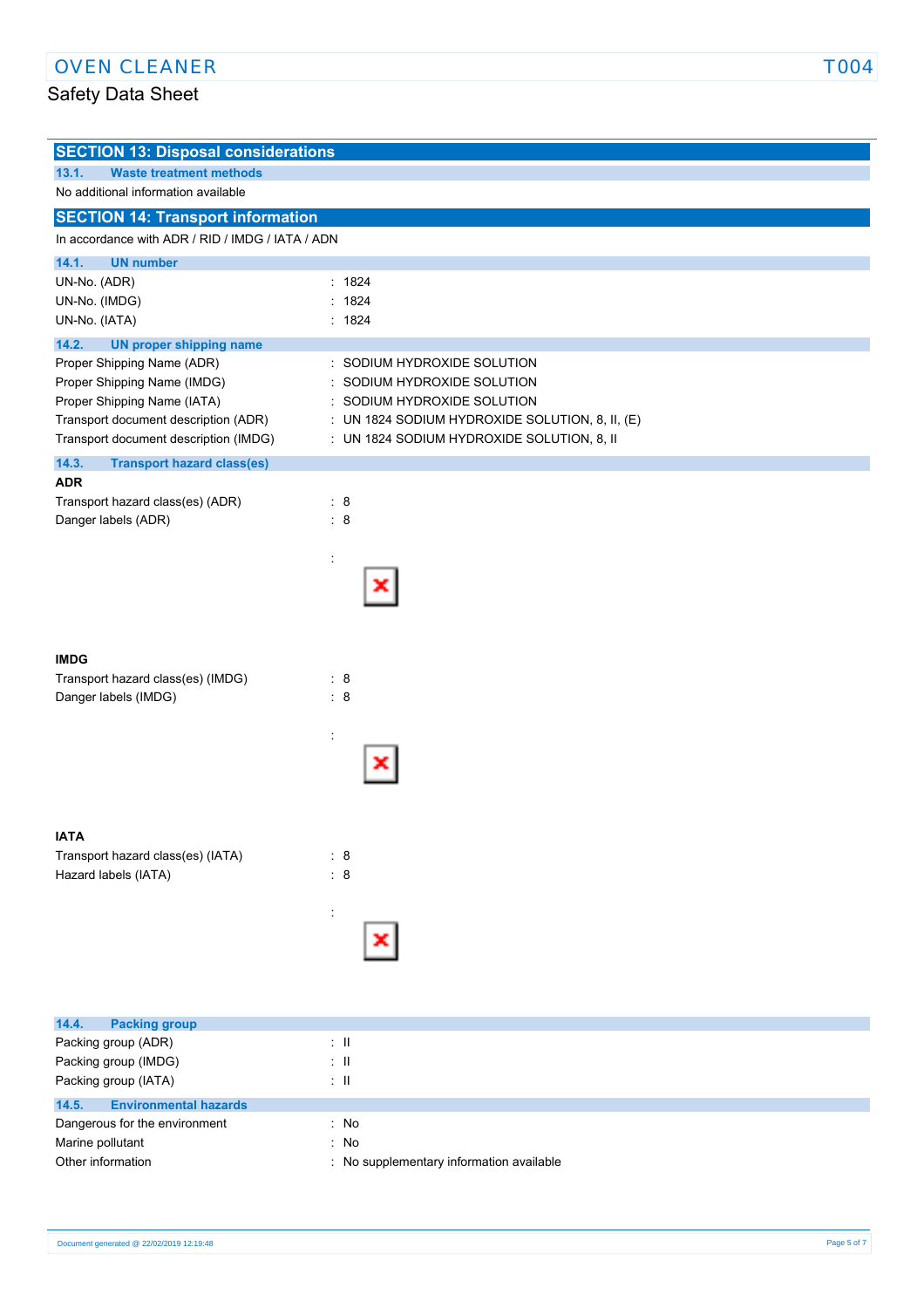### **14.6. Special precautions for user**

### **- Overland transport**

| Classification code (ADR)                                    | C <sub>5</sub><br>t         |
|--------------------------------------------------------------|-----------------------------|
| Limited quantities (ADR)                                     | 11<br>$\ddot{\phantom{a}}$  |
| Excepted quantities (ADR)                                    | E <sub>2</sub>              |
| Packing instructions (ADR)                                   | P001, IBC02<br>t.           |
| Mixed packing provisions (ADR)                               | MP15                        |
| Portable tank and bulk container instructions<br>(ADR)       | T7<br>t                     |
| Portable tank and bulk container special<br>provisions (ADR) | TP2<br>t                    |
| Tank code (ADR)                                              | L4BN<br>t                   |
| Vehicle for tank carriage                                    | AT<br>$\ddot{\phantom{a}}$  |
| Transport category (ADR)                                     | $\overline{2}$              |
| Hazard identification number (Kemler No.)                    | 80<br>t                     |
| Orange plates                                                | $\ddot{\phantom{a}}$<br>80  |
|                                                              | 1824                        |
| Tunnel restriction code (ADR)                                | Ε<br>Ì.                     |
| EAC code                                                     | 2R<br>۰                     |
| - Transport by sea                                           |                             |
| Limited quantities (IMDG)                                    | 1 <sub>L</sub><br>÷.        |
| Excepted quantities (IMDG)                                   | E <sub>2</sub>              |
| Packing instructions (IMDG)                                  | P001<br>÷                   |
| IBC packing instructions (IMDG)                              | IBC02<br>t                  |
| Tank instructions (IMDG)                                     | T7<br>t                     |
| Tank special provisions (IMDG)                               | Ì.<br>TP <sub>2</sub>       |
| EmS-No. (Fire)                                               | F-A<br>t.                   |
| EmS-No. (Spillage)                                           | $S-B$<br>t.                 |
| Stowage category (IMDG)                                      | A                           |
| - Air transport                                              |                             |
| PCA Excepted quantities (IATA)                               | E2<br>t                     |
| PCA Limited quantities (IATA)                                | ÷<br>Y840                   |
| PCA limited quantity max net quantity (IATA)                 | 0.5L<br>t                   |
| PCA packing instructions (IATA)                              | 851<br>t.                   |
| PCA max net quantity (IATA)                                  | 1L                          |
| CAO packing instructions (IATA)                              | 855                         |
| CAO max net quantity (IATA)                                  | 30L<br>$\ddot{\phantom{a}}$ |
| Special provisions (IATA)                                    | A <sub>3</sub>              |
| ERG code (IATA)                                              | 8L<br>۰                     |
|                                                              |                             |

### **14.7. Transport in bulk according to Annex II of MARPOL 73/78 and the IBC Code**

IBC code : Not applicable.

## **SECTION 15: Regulatory information**

**15.1. Safety, health and environmental regulations/legislation specific for the substance or mixture**

### **15.1.1. EU-Regulations**

Contains no REACH substances with Annex XVII restrictions Contains no substance on the REACH candidate list Contains no REACH Annex XIV substances

### **15.1.2. National regulations**

#### **Germany**

VwVwS Annex reference : Water hazard class (WGK) 1, slightly hazardous to water (Classification according to VwVwS, Annex 4)